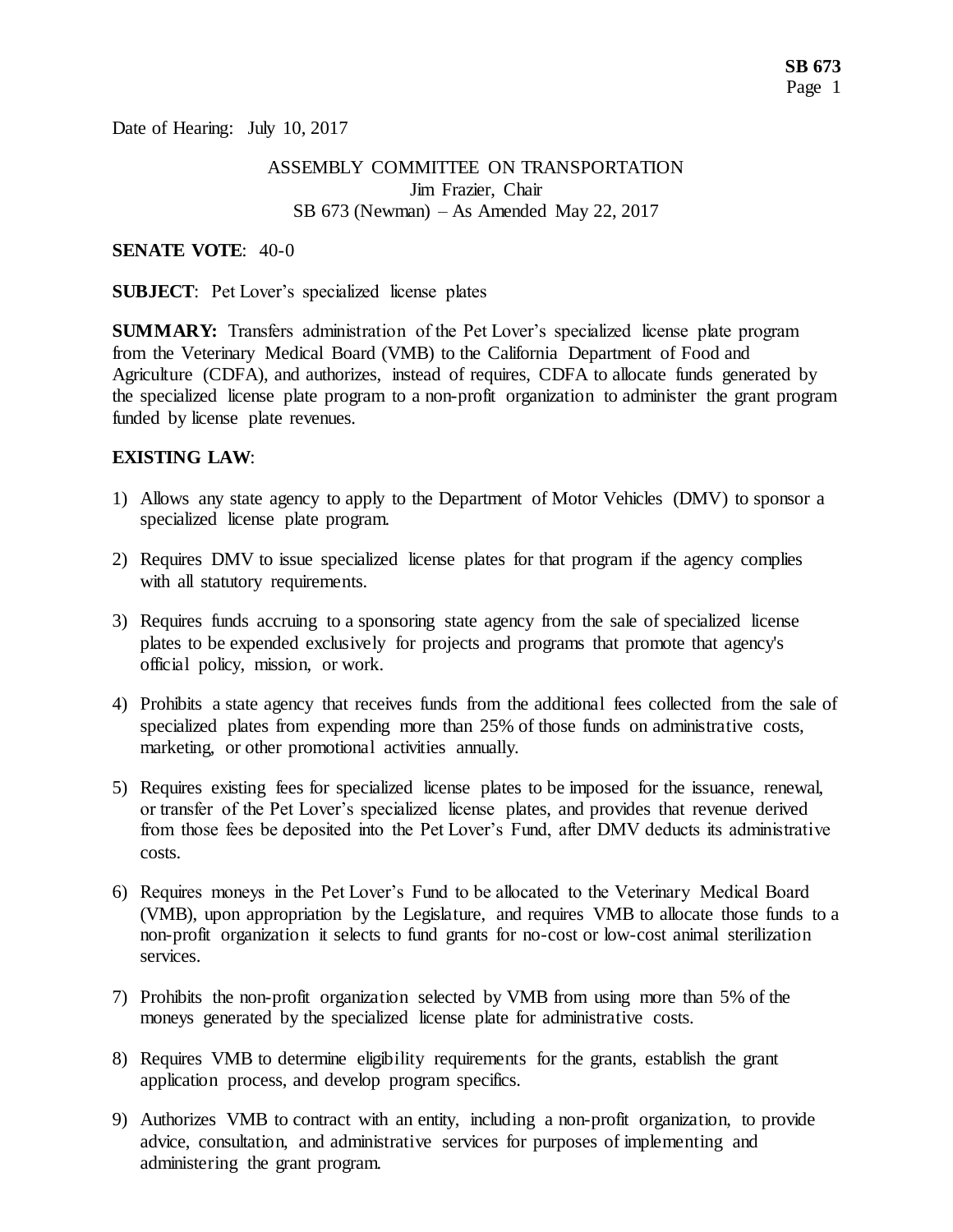- 10) Requires VMB to provide oversight for the disbursal of grant funds under the grant program.
- 11) Creates a voluntary deduction on an individual's tax return for the Prevention of Animal Homelessness and Cruelty Fund, with moneys transferred to that fund to be allocated to CDFA for purposes including grants for qualifying animal control agencies or shelters to support spay and neuter services by those entities to prevent and eliminate cat and dog homelessness, as specified.

#### **FISCAL EFFECT**: Unknown

**COMMENTS**: Prior to 2007, any new specialty license plate required specific legislative authorization. That practice was held to be unconstitutional by the federal courts, as the Legislature approved some plates and rejected others, without using any standardized or objective criteria for those decisions. In response to the court decision, AB 84 (Leslie), Chapter 454, Statutes of 2006, established the current specialized license plate program to provide a forum for government speech that promotes California's state policies. AB 84 excluded private organizations from seeking specialized license plates as a forum for private speech, and thus addressed the court's objection. The current specialized license plate program permits a state agency to initiate the development and sponsorship of a specialized plate, thus no additional legislation is required to authorize the creation of a new plate.

Plates created under the current program and the revenue they generate must publicize or promote a state agency, or the official policy, mission, or work of a state agency. Furthermore, the process requires that at least 7,500 paid applications must be received by the state agency prior to notifying DMV. This 7,500-application threshold was previously put into statute in an attempt to ensure that DMV's startup costs would be fully covered by the portion of the registration fee surcharge that is directed to DMV and to avoid a proliferation of different types of plates, which can be troublesome from a law enforcement perspective.

Under the authority granted by AB 84, VMB administratively sponsored the Pet Lover's specialized license plate program, with the plate going into production in 2013 and the revenue generated by the program used to fund low- and no-cost animal sterilization services. Because VMB lacked sufficient staff to administer the plate program itself, it sought assistance from a non-profit organization to provide general administrative support, such as marketing the plate, providing recommendations for grant criteria, and accepting and reviewing grant applications. In 2015, the Governor signed AB 192 (Allen), Chapter 497, Statutes of 2015, which established an expenditure framework for the Pet Lover's specialized license plate program and required VMB to contract with a non-profit for those administrative processes.

According to DMV, there are currently 7,630 registered Pet Lover's license plates, and approximately \$986,000 has been deposited into the Pet Lover's Fund from the revenues generated by the plate since 2013. To date, no money has been allocated for grants related to animal sterilization purposes. When attempting to contract with a non-profit organization to administer the grant program pursuant to AB 192, VMB was advised of the potential for conflicts of interest arising from board members potentially benefiting from the grant funds as providers of animal sterilization services. VMB then directed its staff to seek to transfer administration of the Pet Lover's specialized license plate program to CDFA. This bill would require that transfer. CDFA currently sponsors its own California Agriculture specialized license plate program, and also administers a grant program for funding services including animal shelters and animal sterilization using revenue generated by a voluntary tax deduction. Due to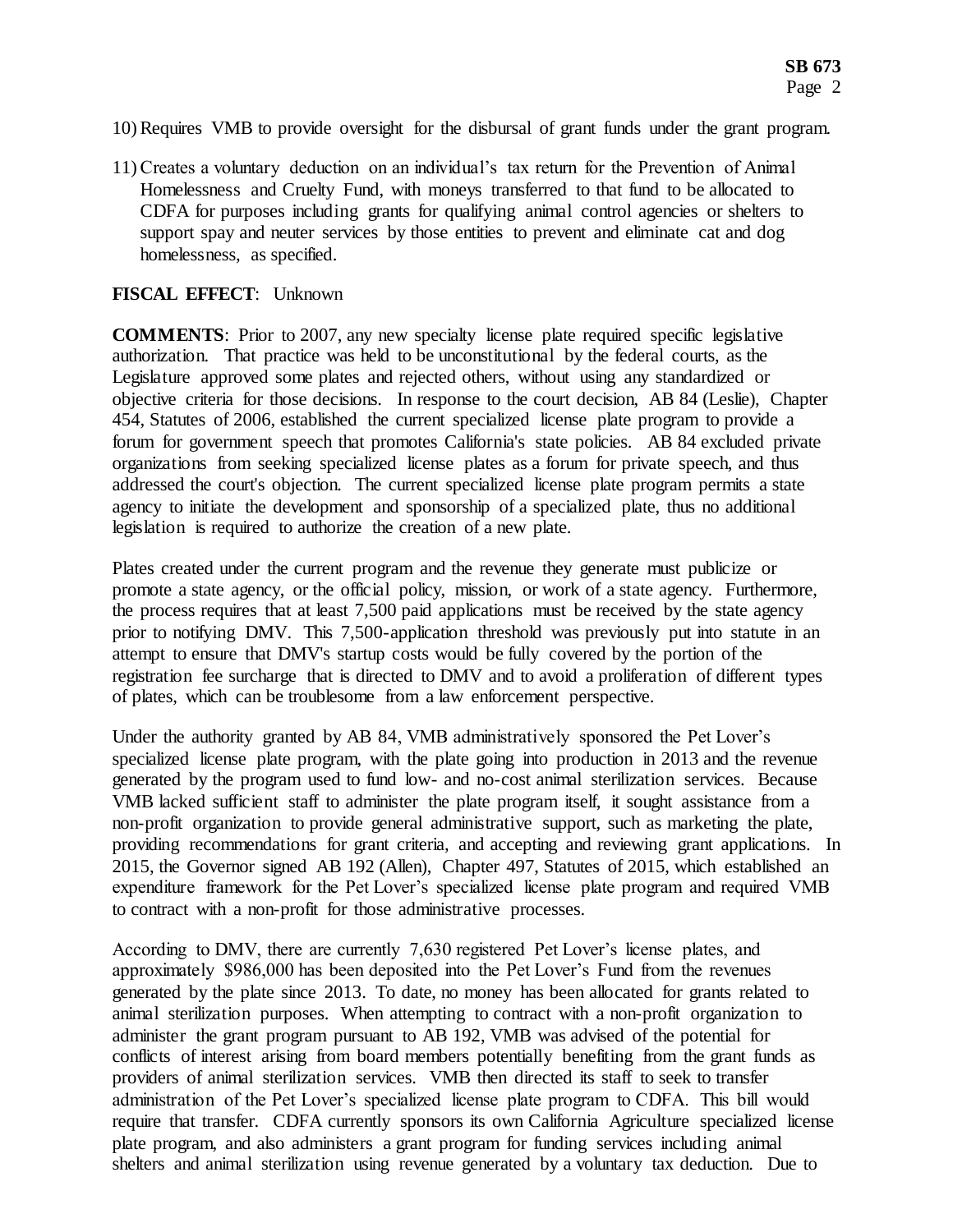the similar nature of the grant recipients under both programs, it is likely CDFA would be able to appropriately administer the Pet Lover's grants as well, although this bill also authorizes the department to allocate the funds to a non-profit for the purpose of disbursing grants, which was previously required of VMB under AB 192.

According to the author, this bill "will allow funds to be distributed in accordance with their intended purpose of supplementing low-cost spay and neuter programs throughout the state, and with proper oversight, thereby reducing the number of strays on our streets and animals euthanized in our shelters."

*Committee concerns*: This bill retains the option of allocating funds generated by the Pet Lover's license plate to a non-profit, although that non-profit would be selected by CDFA under this bill, instead of by VMB as under existing law. It is unclear why a non-profit "middleman" would still be necessary with administrative responsibility of the license plate program transferred to CDFA. Arguments in favor of requiring VMB to contract with a non-profit to provide administrative support under AB 192 were premised on the fact that VMB lacked the staff resources to implement a grant program. While it may have been necessary to augment VMB's ability to establish grant parameters and oversee the grant program, according to the author, CDFA already has an existing framework in place to administer and distribute competitive grants. Because this bill preserves the authorization for a selected non-profit to use 5% of the grant moneys for administrative costs, allowing CDFA to contract with a non-profit could result in up to 5% of the nearly \$1 million generated by the Pet Lover's license plate (almost \$50,000) going to non-profit costs, instead of to funding no- or low-cost animal sterilization services.

*Related legislation*: AB 1251 (Allen) would require the State Coastal Conservancy to apply to DMV to sponsor an Endless Summer specialized license program to raise money for a coastal conservancy awareness program. AB 1251 was set to be heard by this committee but the hearing was cancelled at the request of the author.

SB 309 (Jackson) would require the State Department of Health Care Services to apply to DMV to sponsor a reproductive freedom license plate program. SB 309 passed out of this committee on June 26, 2017, with an 11-3 vote.

*Previous legislation*: AB 192 (Allen), Chapter 497, Statutes of 2015, established requirements for of the expenditure of funds generated by the Pet Lover's specialized license plate program by VMB.

AB 485 (Williams), Chapter 557, Statutes of 2015, authorized the addition of the Prevention of Animal Homelessness and Cruelty Fund checkoff to the personal income tax return with revenues funding specified animal homelessness prevention grants administered by CDFA.

SB 1323 (Lieu), Chapter 375, Statutes of 2014, made a one-time appropriation of all funds generated by the Pet Lover's specialized license plate program to VMB for the purpose of funding grants to providers of no-cost or low-cost animal sterilization services.